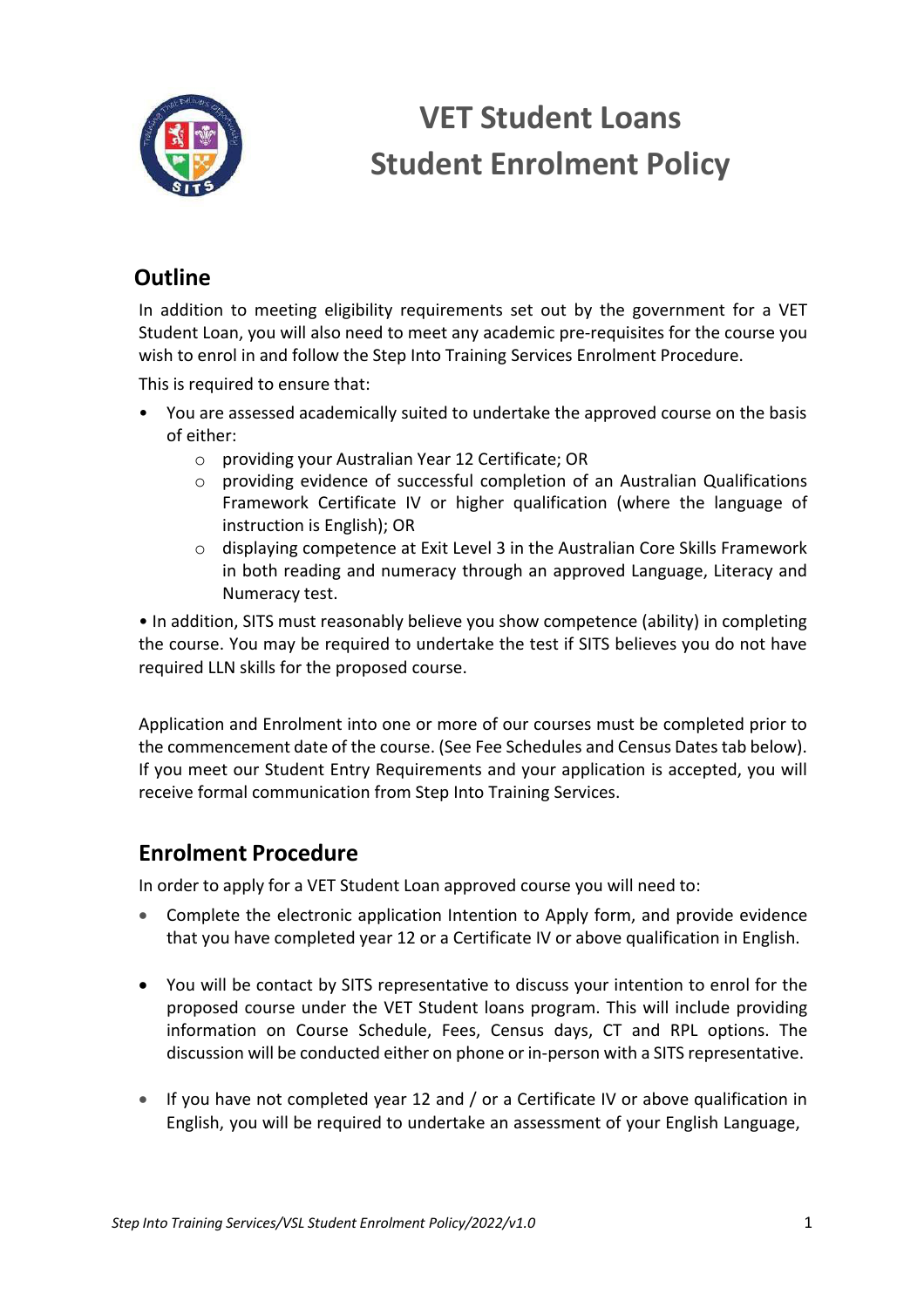

Literacy and Numeracy to ensure that you will be able to successfully complete the course.

- If you are required to undertake and LLN assessment, you will be sent an online link to our test platform LLN Robot. SITS conducts LLN assessments with honesty and integrity.
	- § You must pass the test for successful enrolment intothe proposed course. If your do not pass the required exit level, you may make another attempt to complete the assessments.
	- § The results of the LLN assessment are made available to the student as soon as practicable after the assessment.
	- They results are also made available to the Secretary in the form, manner and by the time requested by the Secretary.

For our approved courses, competence at Australian Core Skills Framework (ACSF)/Exit level 3 in both English and maths is required. If the results are not at the required level after the second attempt, a SITS representative will contact you to discuss alternative options.

- Once you achieve the required exit level, you will required to complete the electronic Enrolment Form**.** This should be completed on or before the commencement date for you course. As part of your application for VET Student Loan, SITS will collect the following information:
	- a) Tax file number
	- b) Proof of Identity and age
	- c) If the student is under 18 :
		- The application must be signed by a responsible parent of the student; or
		- Evidence that they are in receipt of 'Youth Allowance' on the basis that they are independent (as per *Social Security Act 1991*)
- Once you are enrolled into a course, you will be provided with a statement as to whether or not your enrolment is accepted on the basis that some or all of the tuition fees for the course will be covered by a VET Student Loan.
- SITS will create a **electronic Commonwealth Assistance Form (eCAF)** that should be completed by you before the census date. SITS will send you a VET Student **Loans Fee Notic**e before the census day so that you have all the information you need to make your study and payment decisions.
- The first day of you course includes an introductory session providing you with further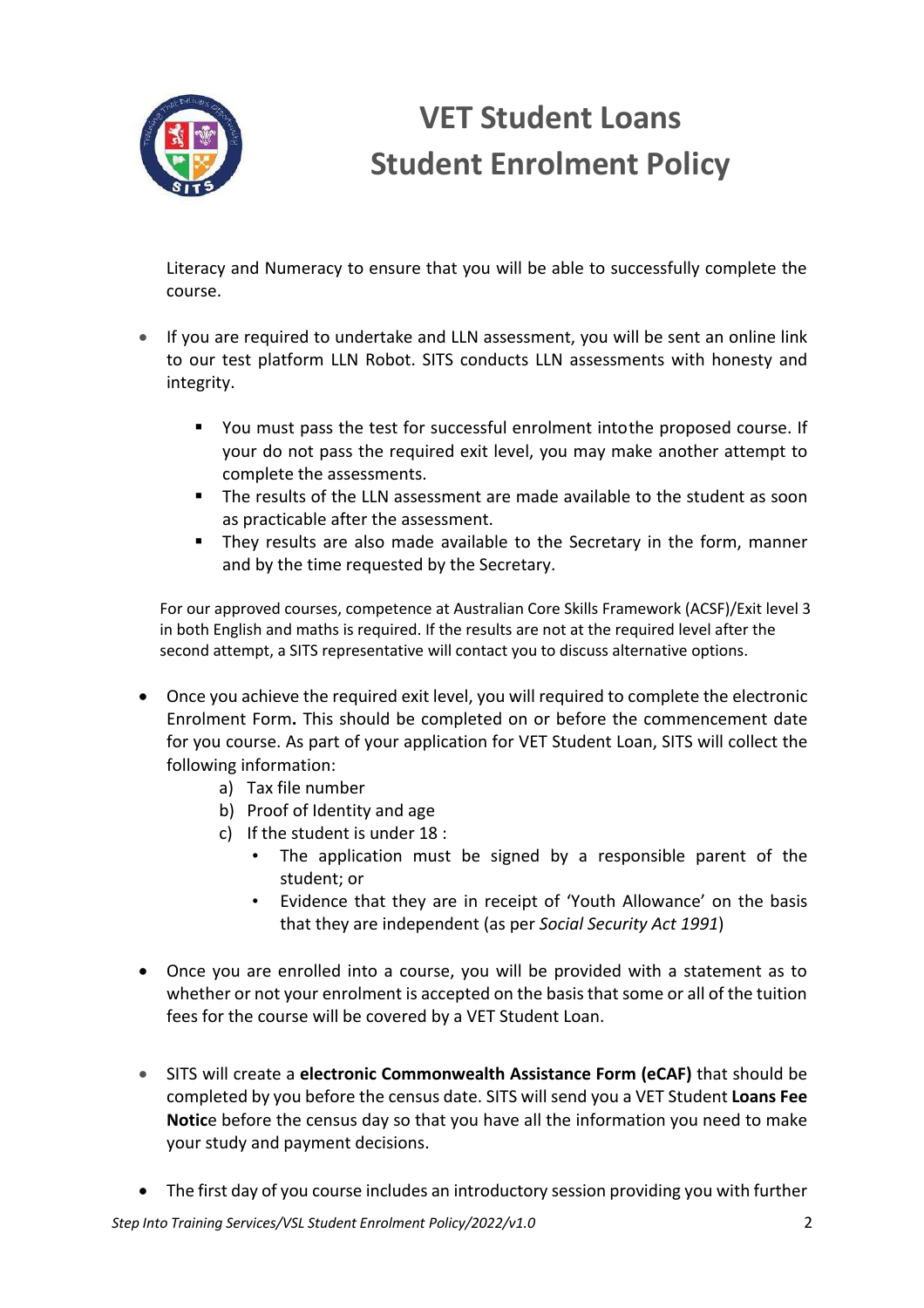

information on training and competency requirements for the enrolled course. You will have until the census day to decide whether you wish to continue or withdraw from the course

• SITS willsend you **Commonwealth Assistance Notice (CAN)** that containsinformation about a your enrolment and use of Commonwealth assistance. It will be sent to you within 28 days of the census date.

## **RPL & Credit Transfer (CT)**

Students are encouraged to apply for CT and/or RPL if they have completed the same unit or units previously, have completed equivalent study or have experience in a relevant field. CT/RPL is discussed with and offered to all students as a part of the pre-enrolment process enabling Training staff to assist students on an individual level with their specific needs and inquiries.

### **Credit Transfer**

Credit Transfer (CT) is a process that enables a student to receive credit for previous formal training where that training is considered equivalent. Credit Transfer eligibility is identified on a unit by unit basis where a student has completed the same unit or the unit they have completed is equivalent within Training Package guidelines. This unit or units can be completed at any RTO.

Credit Transfer may be awarded to students enrolling in the qualifications and will be discussed with students as part of the pre-enrolment process once an application for admission has been received. Students are required to apply for Credit Transfer no later than their formal enrolment in the qualification. Students will be required to nominate the units they wish to seek credit for, complete an RPL/CT Application Form and submit formal AQF documentation relevant to the application.

Once your Credit Transfer application has been received and assessed, you will be advised of the outcome in writing. Your fees will then be adjusted to reflect an award of CT for individual units, with these units charged to you at no cost.

Credit Transfer is not relevant to students enrolling in individual units.

### **Recognition of Prior Learning (RPL)**

Recognition of Prior Learning (RPL) may be awarded to students who have proved through appropriate documentary evidence, written statements or other evidence that they have met the required assessment criteria for units through previous study and/or experience in a relevant field.

Students intending to apply for RPL for any unit of competency, either as an individual unit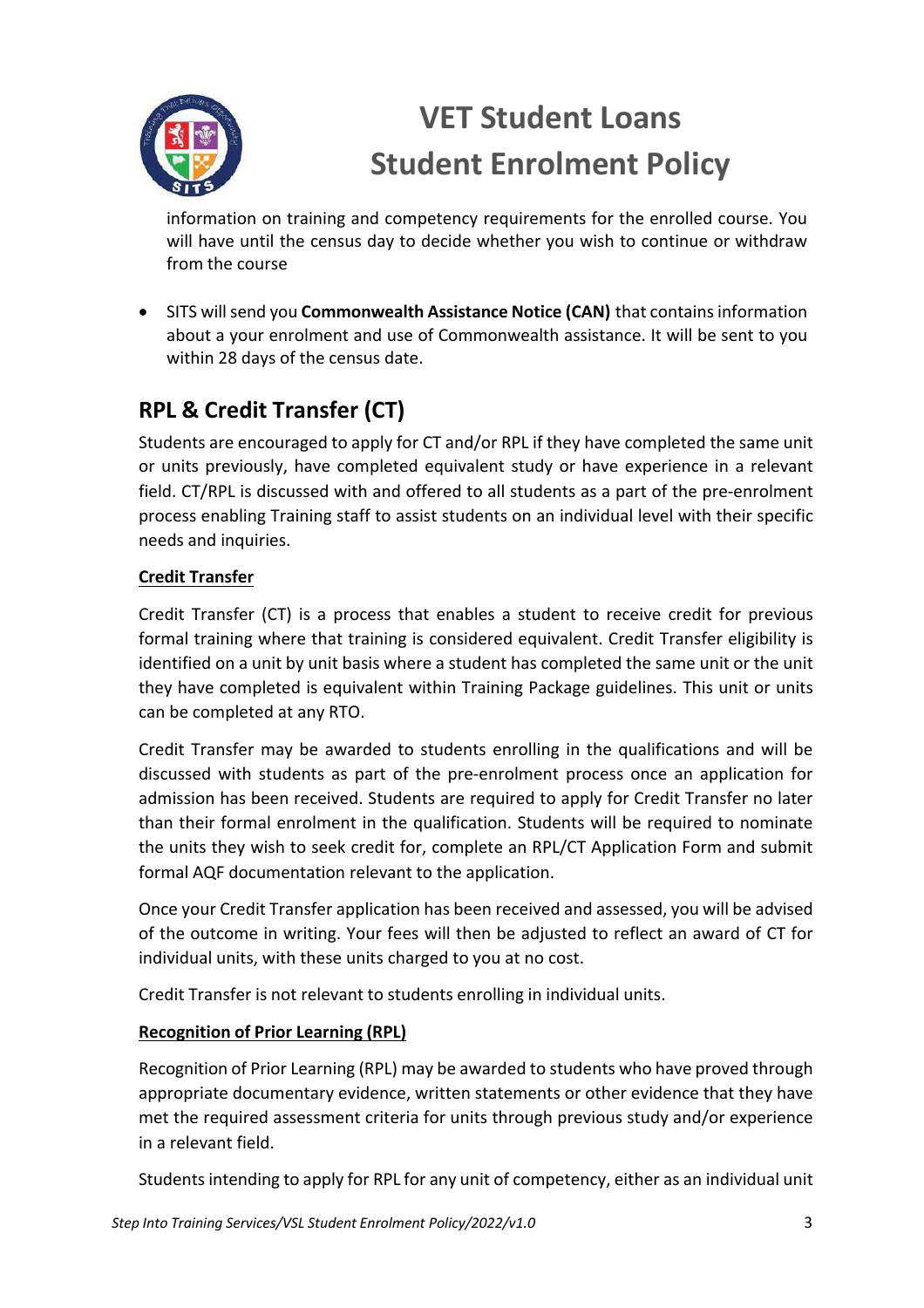

or qualification delivery, or who have questions regarding the RPL process, should contact SITS prior to the commencement of their training. There are specific deadlines for submitting evidence for RPL assessment, and collecting relevant and sufficient evidence takes time. The RPL of a unit or units will not be approved if sufficient evidence is not submitted prior to the commencement of training in that relevant unit/s. The extent of recognition sought may be up to 100% of a qualification, several units within a qualification, or a single unit.

SITS may award RPL for a unit of competency where:

- 1. The student can provide authentic documentary evidence of their prior learning and experience;
- 2. The evidence is of a comparable standard to the assessment criteria presented within the course;
- 3. The evidence is sufficient and current.

#### RPL is discussed during the pre-enrolment consultation. **Students are encouraged to apply for RPL no later than their formal enrolment in the qualification or individual unit.**

The RPL process will include the following stages:

- 4. Inquiry at the time of Application for enrolment and/or pre-enrolment consultation
- 5. Completion and submission of the RPL Application Form
- 6. Completion and submission of a self-assessment using Initial Assessment documentation
- 7. Provision of supporting documentation relevant to application
- 8. Assessment, including a Competency Conversation
- 9. Provision of additional evidence as requested by the RPL Assessor and/or gap training if required
- 10. Support (if required) from Administration/RPL Staff in collating the information at all stages in the process
- 11. Once your RPL application has been received and assessed in accordance with this process, you will be advised of the outcome in writing and adjustments of fees (where relevant) will be processed at that time.